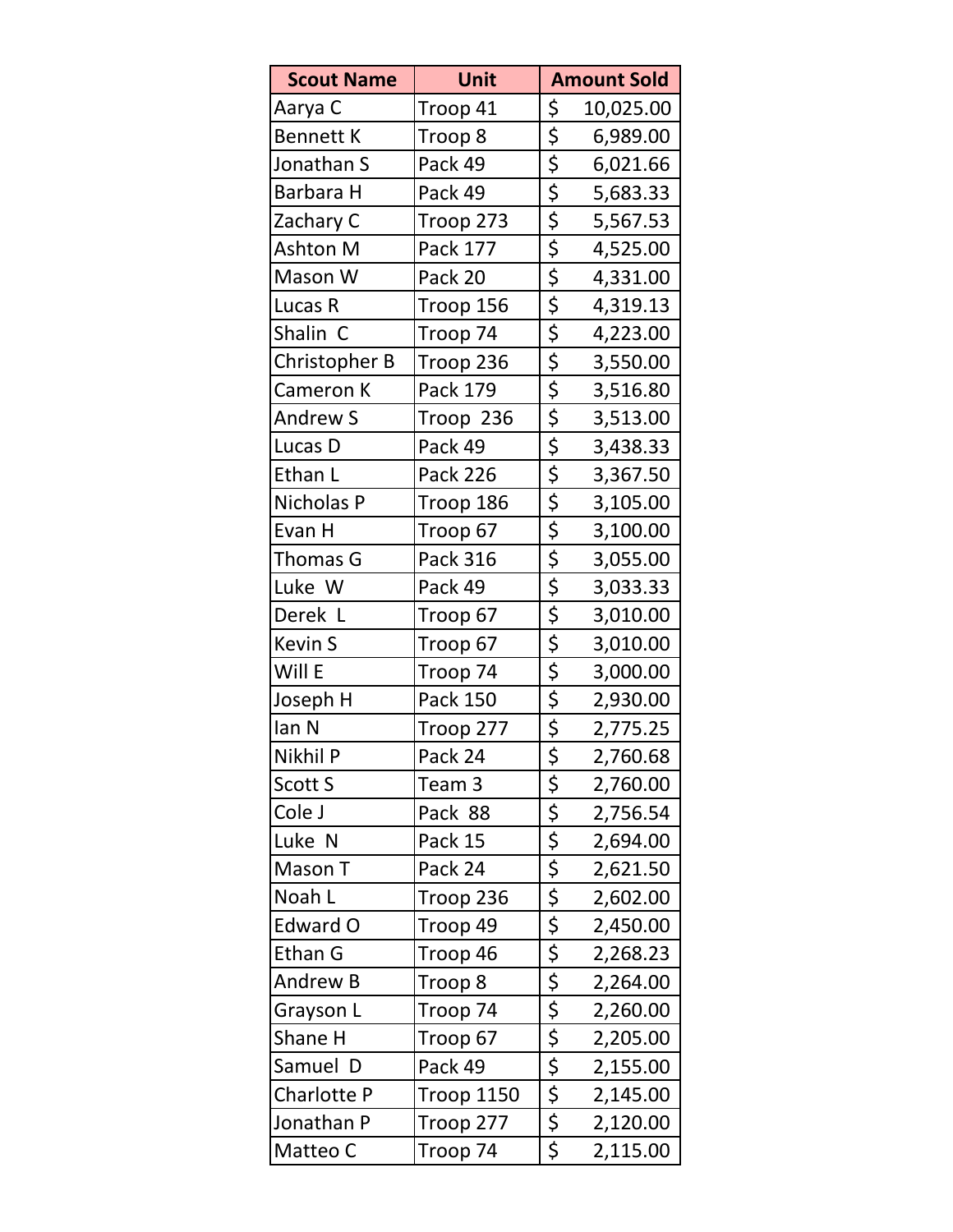| <b>Scout Name</b> | Unit            | <b>Amount Sold</b>           |  |
|-------------------|-----------------|------------------------------|--|
| Jackson G         | Pack 143        | \$<br>2,098.00               |  |
| Timothy S         | Pack 133        | \$<br>2,079.58               |  |
| Colin K           | Pack 75         | \$<br>2,061.52               |  |
| Matthew D         | Pack 88         | \$<br>2,046.11               |  |
| Sean B            | Troop 128       | \$<br>2,045.00               |  |
| Matthew B         | Pack 56         | \$<br>2,008.94               |  |
| Aiden D           | Pack 94         | \$<br>1,972.50               |  |
| Ben J             | Troop 236       | \$<br>1,970.00               |  |
| Daniel T          | <b>Pack 226</b> | \$<br>1,943.75               |  |
| August Z          | Pack 84         | \$<br>1,937.50               |  |
| Heath Z           | Pack 84         | \$<br>1,937.50               |  |
| Arden U           | Troop 128       | \$<br>1,860.00               |  |
| Jackson C         | Pack 88         | $\overline{\xi}$<br>1,852.61 |  |
| James D           | Pack 268        | $\overline{\xi}$<br>1,810.00 |  |
| Ruari D           | Pack 201        | $\overline{\xi}$<br>1,795.00 |  |
| Zachary N         | Pack 88         | \$<br>1,751.91               |  |
| Thomas C          | Pack 20         | \$<br>1,747.00               |  |
| Christian P       | Troop 14        | \$<br>1,745.00               |  |
| William P         | Troop 46        | \$<br>1,742.51               |  |
| Crosby B          | Pack 88         | \$<br>1,740.11               |  |
| Tristan P         | Pack 34         | $\overline{\xi}$<br>1,720.00 |  |
| Matthew L         | Troop 273       | $\overline{\xi}$<br>1,690.80 |  |
| Julian H          | Pack 6          | $rac{5}{5}$<br>1,690.00      |  |
| Aidan A           | Troop 77        | 1,690.00                     |  |
| Lily H            | Troop 280       | \$<br>1,685.00               |  |
| Luke P            | Pack 143        | $\frac{1}{2}$<br>1,677.00    |  |
| Liam R            | Pack 84         | $\overline{\xi}$<br>1,670.00 |  |
| <b>Emmett W</b>   | Pack 124        | $\overline{\xi}$<br>1,604.00 |  |
| <b>Riley P</b>    | Pack 1749       | \$<br>1,600.00               |  |
| George C          | Pack 20         | $\overline{\xi}$<br>1,590.00 |  |
| Ryan B            | Pack 94         | $\overline{\xi}$<br>1,587.50 |  |
| William J         | Pack 12         | $\overline{\xi}$<br>1,560.00 |  |
| Andrew R          | Pack 49         | 1,553.33                     |  |
| Darius W          | <b>Pack 542</b> | 1,550.63                     |  |
| Jackson C         | Pack 49         | $\frac{5}{5}$<br>1,543.33    |  |
| Rylan S           | Pack 194        | 1,534.00                     |  |
| <b>Elliott P</b>  | Pack 179        | $\frac{5}{5}$<br>1,529.17    |  |
| Nicholas F        | Pack 147        | \$<br>1,523.77               |  |